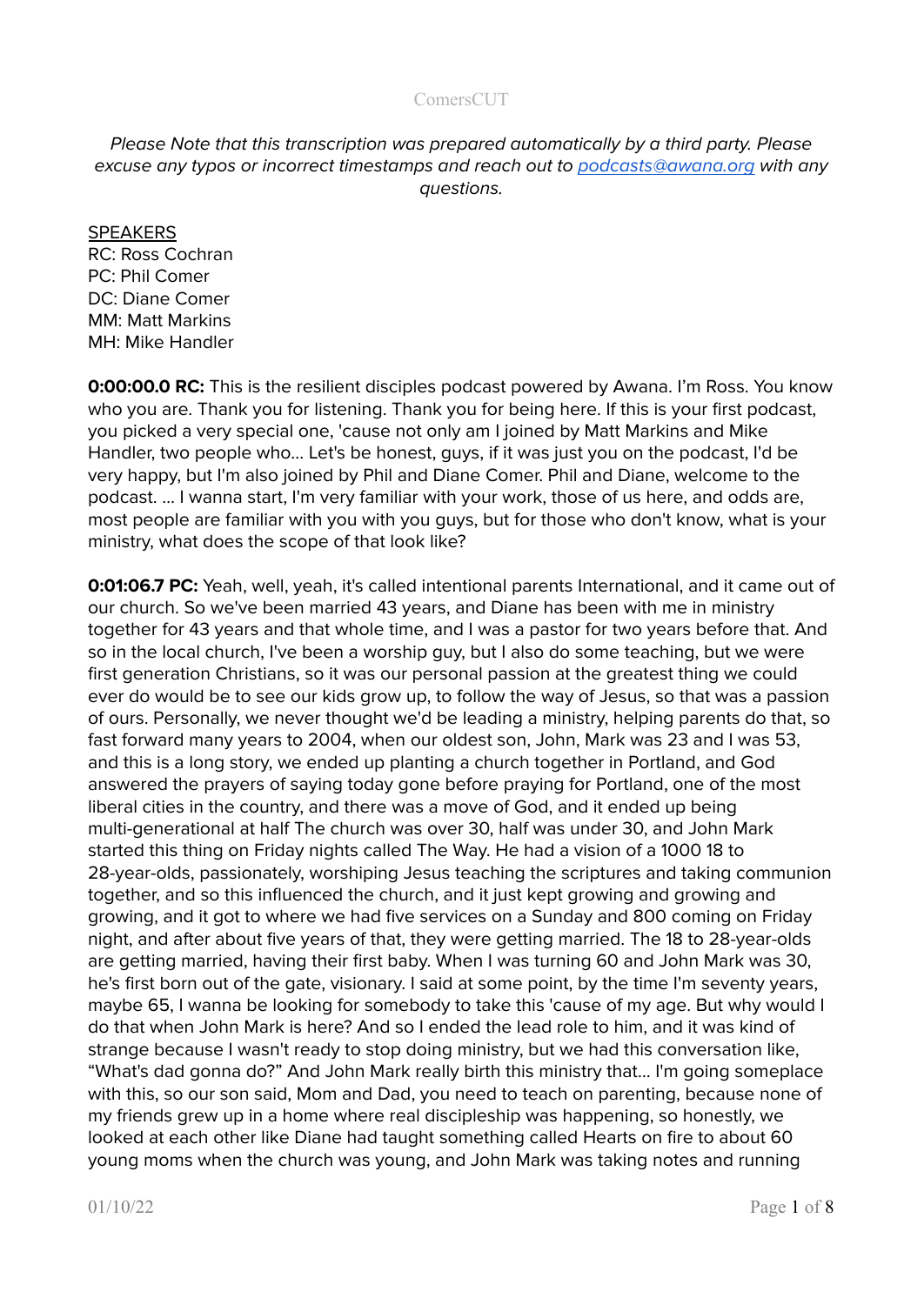sound for her, so she finished that and he said, I'll never do this again. Unless you do it with me. Because we have to reach fathers. And so we looked at each other, we go... We've taught together before, and we realized, no, we never happened. So it was quite a learning curve for us. We got into arguments, and there was spiritual warfare, we were being opposed by some group of demons in Portland, because this is such an important message, God wants mothers and fathers to raise their kids in the way of Jesus… Long story short, we finally came up with a conference and to our shock, there were so many people wanted to come here to turn people away, we had to do it again in 400 more people came. There was such a hunger that we realized, Hey, I think we're called to do this... That's a story behind it. It came out of a move of God in a church, a move of God among young parents, and interesting, that's mostly who follows our ministry, and when you're older as we are, that's really a joy. And Awana was hugely influential in our kids and our love for the scriptures, because everything we do is just routine, put... This comes together, which is like, What's the Bible say? Yeah, yeah. And how can we bring Biblical Health and practical help to Portland.

**0:04:37.6 DC:** Even more? It came out of our story as first generation Christians, not raised in Christian homes, and we looked around people around us, and it just seemed like everybody in the church just seemed to know what to do, of course, we realized that wasn't really true, but that set us on a quest from the minute our first born was born, to just search the Scriptures because nobody seemed to be... They could tell us concepts and principles, but when it came down to practical, what does Biblical discipline, what does it look like? Is that different than punishment, and so we spent really the better partner our lives just diving into the scriptures through the lens of first generation parents wanting to not only pass knowledge about our faith to our children, but as first generation Christians were... We understand how awful and how empty the world's way of thinking is, and we did not want that foretell...

**0:05:44.4 RC:** Yeah, just thank you guys for your work. You don't need to hear that from a random 30-year-old dude from Chicago, but just know, one of the things that is so impactful to me about what you guys have done is it started from that passion and it started from that place of humility, because I think so often, when it comes to parenting, it's the source of my greatest insecurity, it's a source of many parents greatest insecurity, so it is not surprising to have something flourish because people feel like they can come with those questions, they can come with that baggage, they can come, not knowing what to do, and that community begins to help shape them, you're gonna say something, but I wanted to at least respond to that...

**0:06:47.6 MH:** Yeah, no, one of the things that I valued about your book, and for those of you who are out there, and I haven't read the book Raising passionate Jesus followers by Phil and Diane, you really should pick it up, they didn't come on here so that they could sell books, but being body who has read it and who enjoyed it thoroughly and has a notebook full of notes from it, it is an invaluable resource. That being said it, as you guys talk about being first generation believers, so oftentimes what we're finding are that the parents who are bringing kids to wanna, perhaps at one point, walked away from active church participation and are now feeling maybe some sort of stress or pressure, whether assigned by themselves or assigned by other family members to get their kids in church... Right,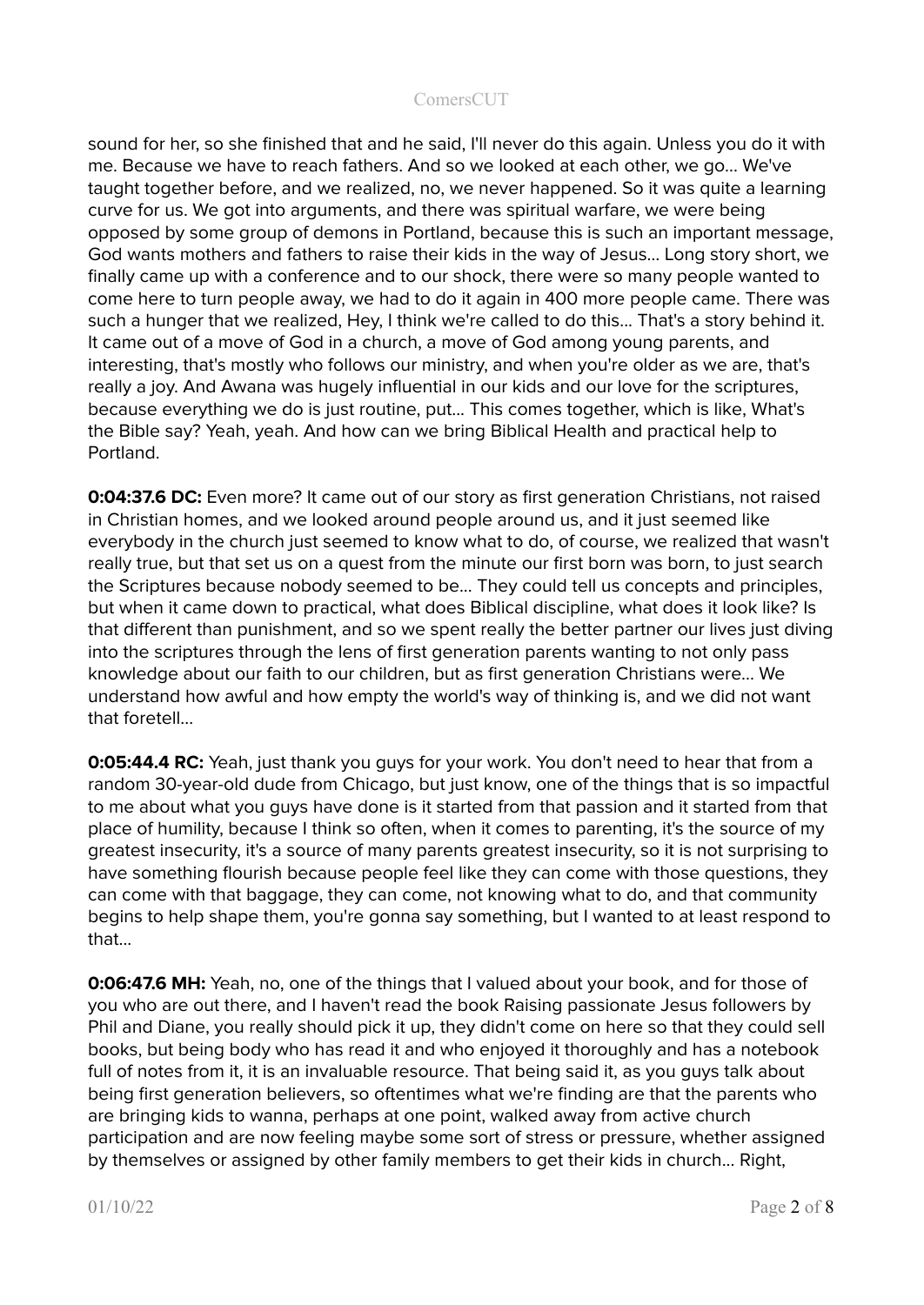maybe it's a cultural pressure, maybe whatever it is, there's this kind of, Oh, I should return to these things, as you have coached and walked with many young parents through that kind of first generation, the first generation experience is God, as you guys wrote about the second generation knows God, but maybe doesn't experience Him, and by the time we get to to have a third generation, oftentimes the knowledge and experience are gone, you talk about this, you bring this up in terms of even like how Israel went about things and things of that nature. How should the young parent who's feeling the pressure to get their kid back in church or instill these things that they feel might be far beyond their expertise, how should they go about even kind of re-introducing Christian principles, truth and doctrine back into their lives? So that they're young children like Ross whose kids are six and 2.

**0:08:20.6 PC:** Yeah, how can parents re-engage in a faith that maybe they took a break from or walk away from for a little bit... Well, Ross, you're not some random dude from Chicago, so we're blessed that God used or a ministry in your life and you get... Use you in our life. Now, I think it starts... Your question, my answer to that, that's the second step. How do I get my kids back in church, the first is for the parents, so that's why our ministry is intentional parents, be international because you can't pass on what you don't possess, so when we get to the end of our conference and we just film the... It's a film now, but one of the things we say is, in our humility, are you a passionate Jesus for, if not, what is it in your life that needs to go, because usually there's other gods that are there and things that need to be cleansed in the heart and in the home. And then Once Mom and Dad are truly walking with God. Like the mouth speaks out of that, which fills the heart. And then there'll be this inner desire to bring my kids along the way, so it's not like just, okay, but this does happen, having kids is so beautiful because it does make parents suddenly look at this miracle that they've been done, and then they suddenly start out in the hotter questions that hire to get them in church is good, but the first thing, I guess to answer you question, first thing I'd say is to the mother and father like Man, have you just really discovered the joy of experiencing Jesus… I mean, really walking with him and seeing him lead and guide and are you in the scriptures daily, and then when that starts happening, then you can then pass it on on your children, select a new... Want the parents to be the heroes, right?

**0:10:13.2 DC:** Yes, yes, we're trying to produce this year, especially some materials for parents to be able to not read somebody else's book to their kids, but I actually lead their kids and an understanding of who God is by the use of his name, 'cause Names describes his assets that's coming really soon. But you know the story... My story of coming to faith started with my parents who had at one point had some sort of an association with a faith, didn't raise us that way, but when we were in high school, for reasons I don't even know, they're with a Lord now, decided, Hey, our kids don't know Jesus. And we're not sure we really do either, let's go find a church. So they packed up all five of us, three kids, fine the family, and started visiting all these different churches with no real criteria, just waiting to see what was the one... We stumbled upon a church, which is actually the church where fell and I met years later, but I was in high school by this time, and heard the gospel for the very first time, my parents knew the possible, but weren't following Jesus and could not have explained it to me, no. So that's a good way of bringing your family is all of you get in the car together and instead of sending your kids to church, all of you getting into a church together, that it meets all of your needs is able to speak to children as well as to adult, and honestly, within just a couple of years, our family was completely transformed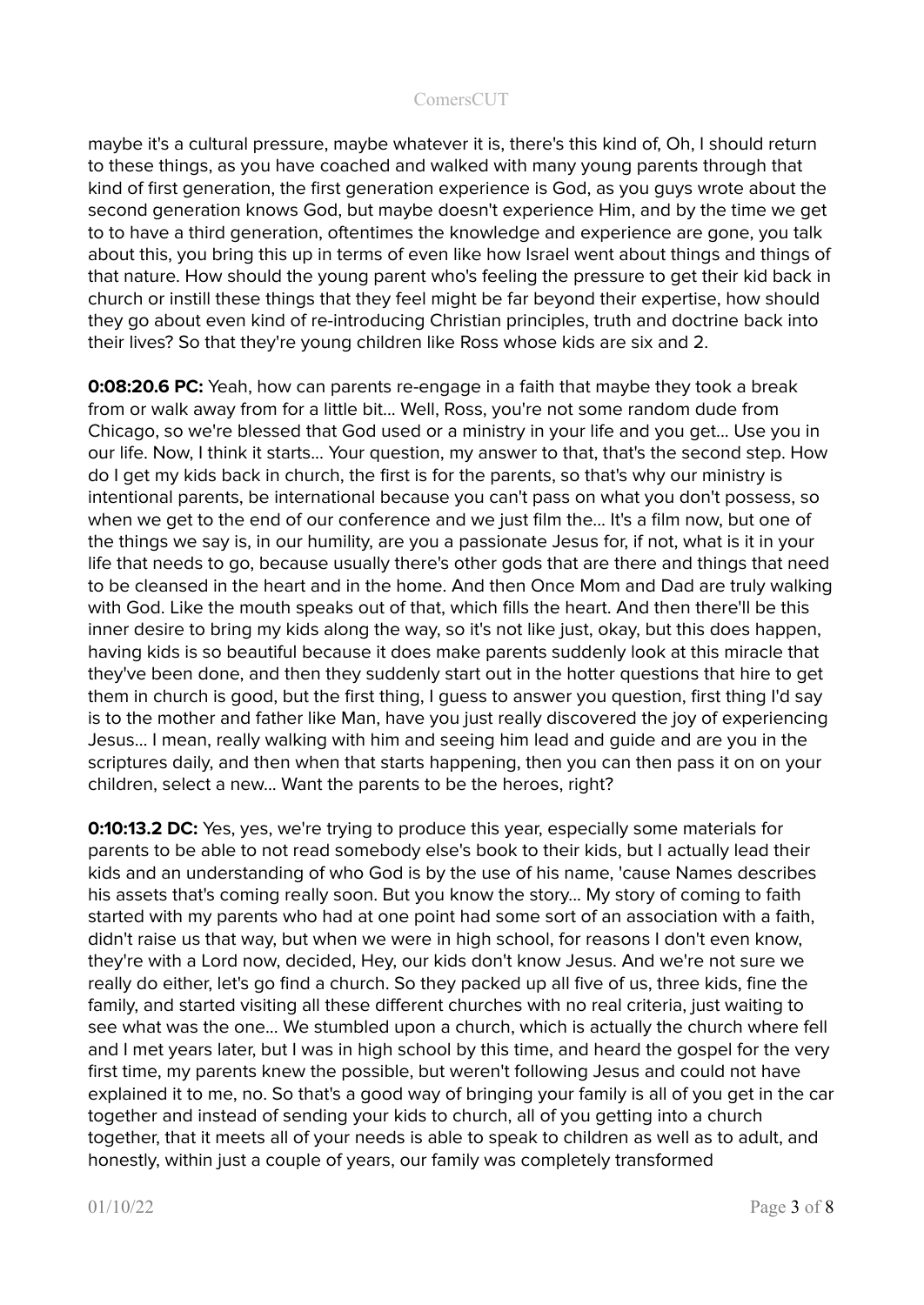**0:11:56.1 PC:** Just as move of God, and so she didn't stumble into some bad church, so I know teetering are talking about Jesus and are they saying, Turn in your Bibles to...

**0:12:20.2 MM:** Yeah, we find that a lot of parents, even parents who may be in the Word and they're trying to orient their heart toward Jesus daily and to love Him in worship, we still find that parents can sometimes have the sense of being a little intimidated talking to their kids, so what one practical thing would you give that part, how would you encourage that parent to get started and somehow taking steps toward discipling their child or sharing their faith experience with their job... What would you say to that parent?

**0:12:35.9 PC:** Yeah, I would say, don't overthink it and think you have to come up with some big intricate program, most parents think I'm blowing it as a dad and blood as a mom, and Satan loves to shoot that into the... He does she do into the mind of any father who steps out in that direction, there's gonna be some opposition when her father tried to do family devotions the first time they were all laughing out of… And it was hard as like they were on... I like to tell parents, Look, you need to realize I steal from my wife. She says, Your parent out of relationship, no one has more influence over your son or daughter than you, and they never will, and you have a relationship with them in the course like merit, every relationship takes time and tending to it, but once you stay close to your kids, and you love them. And this is where, you know, I like to say, God is using you to shape your kids, he's also using your kids to shape you... Right, you be like, get some angry. I lost my temper, and you kneel down to that two-year-old and you say, Hey Daddy, daddy was angry, and I was actually I... I asked God to forgive me for yelling it, will you forgive me too? And they're two-year-old is like, whatever, sure you do. That is so powerful because you're showing your kids that you live under the authority of God and you're just... They're gonna watch you and they are gonna copy you and sure they're gonna pick up some of your calls too, it's painful to see your faults walking around a little leg, right. That's a joke that we crack, but... But we get to see the good things too, and then there's just so many ways you can do it, you could take your three by five card with one short first that you got from Awana, and you just say to a father, Hey, start passing it around the dinner table, while you talk about whatever, you know, have a soccer game today, Hey, let's memorize this first you read it, then you can do that. As soon as our kids could read, they'd already been getting up for years, calling up in Diane's lap and this big green chair that we destroyed, and she's got our prototype, got our Bible, and they're leaning her head in her shoulder with the Teddy bear and they're experiencing this... And as soon they can read, we just say up, Hey, now you're gonna go through what you've been watching, and then you guide them and you make it really simple, and you say, Okay, I want you to read someone and tell me one thing about God or if you don't understand it, come talk to me, so I just think we overthink it, then when you do that, that's why Deuteronomy Six says, When you rise up, when you walk by the way, when you drive in your car, when you lie down, it's an ongoing conversation. And if mom and dad are truly walking with the Lord, it just comes into every day life. Yeah, that's good. So many stories like that.

**0:15:23.9 RC:** So this might not be the most dignified way to ask the question, but I'm actually, I'm curious to respond from all four of you, because I think if someone's listening to this and they are then intimidated parents, one of the things that they're intimidated by is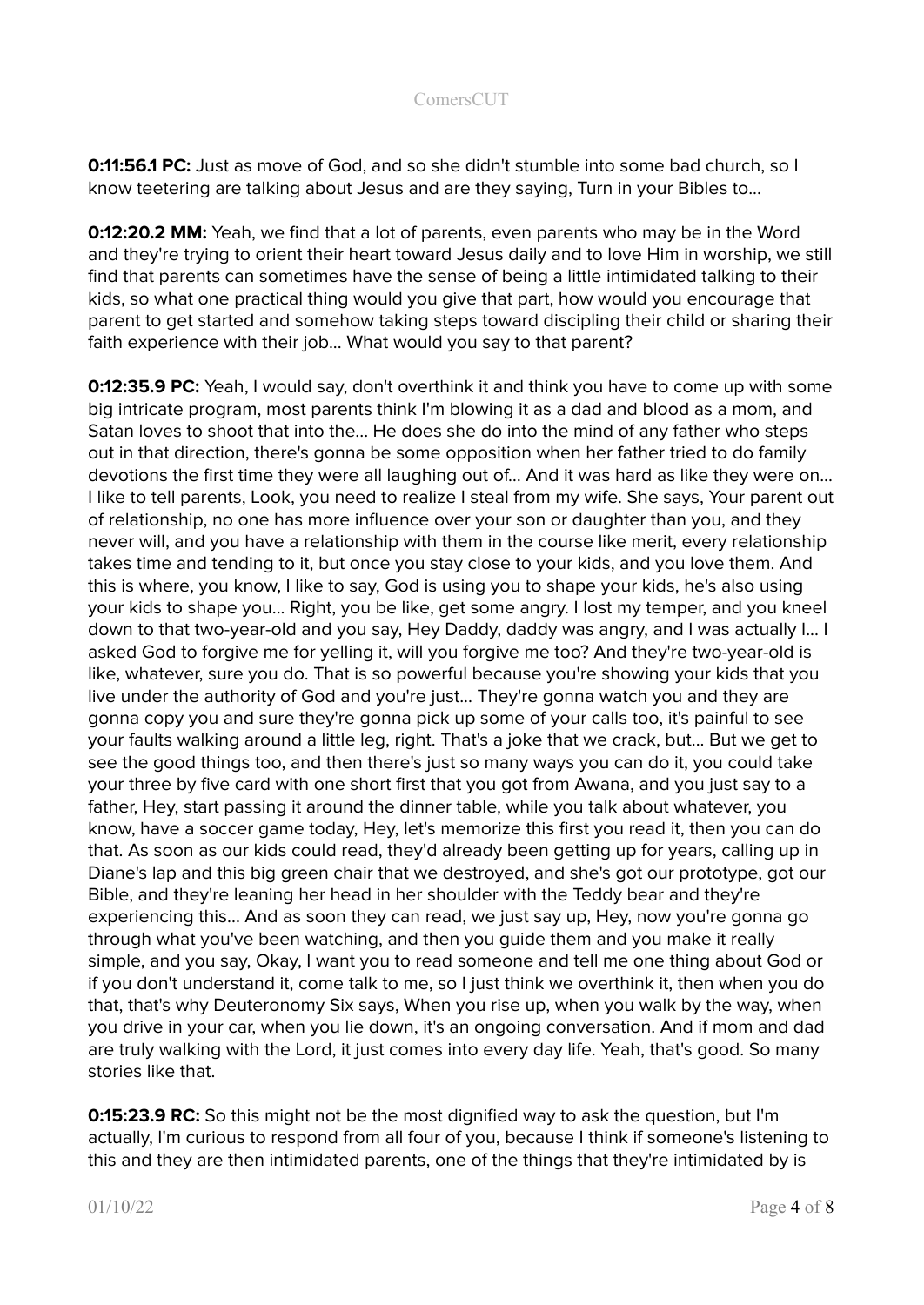this understanding that they are the primary influence, they may not use that language, but they get that they're the primary influence on their kids, but this fear of not knowing how to do it, and I love sort of lowering the bar of entry to make that more accessible. But all four of you have done the thing, all four of you are raising disciples, and then your guys's case, you are raising disciples, who are... We're now raising disciples. And we're all human, we all fall short. So I'm curious, when there is this temptation to follow, we'll say messages from outside of outside forces, where it's things like... The joke I always use is, if you're a practitioner listening to this, it's filling the snack cabinet before you're working on the primary discipleship of that particular weekend, and I'm curious, for all of you as parents or for you guys as you listen to parents, how do you get back on track when you have felt pulled away from the primary thing being the primary thing, what are the things that God says to you, or the practices that help you get refocused on… Discipleship being the most important thing you can do with your kids.

**0:16:52.0 PC:** I think number one has to do with the practice of getting up earlier in the morning and spending time in the word of God, and as just spending time in the Word of God, and you're doing it as a mom, or you're doing it as a data for those shoes. Not as a preacher thinking of how you're gonna teach it, but as a mom thinking, I want this for my children, or is it Dad thinking I need to make sure I'm developing some of this. And my children, then all of a sudden the Bible just comes alive for you as a parent, as a disciple maker, and you're thinking, Oh, I want... I just discovered this, I wanna pass this on to my kids 'cause I don't think they know it either, so I think number one is the practice of a morning, quiet time, time in the Word when you're praying for your kids, you're praying in the future for your kids, all of a sudden open your reading Proverbs and you see all these verses about godly relationships and what it means, are you reading Ephesians and you're seeing how we're to treat each other, what good communication is, and then that just translates into conversation, it's your kids your kids start calling each other names, for instance, and you just read that morning in Ephesians not, do not let not alternator receiving your mouth, but only such as good for edification according to the need of the moment.

**0:18:21.9 DC:** And you memorized it with your family because you have a lot of moments that are needing the domination of races, all of a sudden now it's become ingrained in your family culture of, This is what we believe, we blow it all the time, so what... Don't we apologize to each other because we believe that this is the right way, and above each other is edifying encouraging words, and by eliminating unwholesome words towards each other, and you do that over a 10-year period of time from when they're beginning to talk and relate to each other and argue with each other, and to like, this is who God is, this is who He wants us to be. This is the way of love in our families, which then even as parents, even as adults, then changes the way we say, discuss politics, because no, unwholesome words proceeding from our mouth, only words that edify, changes the way we are as people, then changes the way they raise their children, it starts with one family and first family Phil and I, we had to break a lot of really unwholesome words out of our caucus, we hadn't been raised this way, we've been raised more like the rest of the world as being based and very antagonistic. Tell the truth. We wanted her help to be a safe place, and the best way to make it a safe place is to align it with God's word and how we treat each other, especially...

**0:20:04.7 MH:** That's beautiful. Wow. One of the things I value about what's even even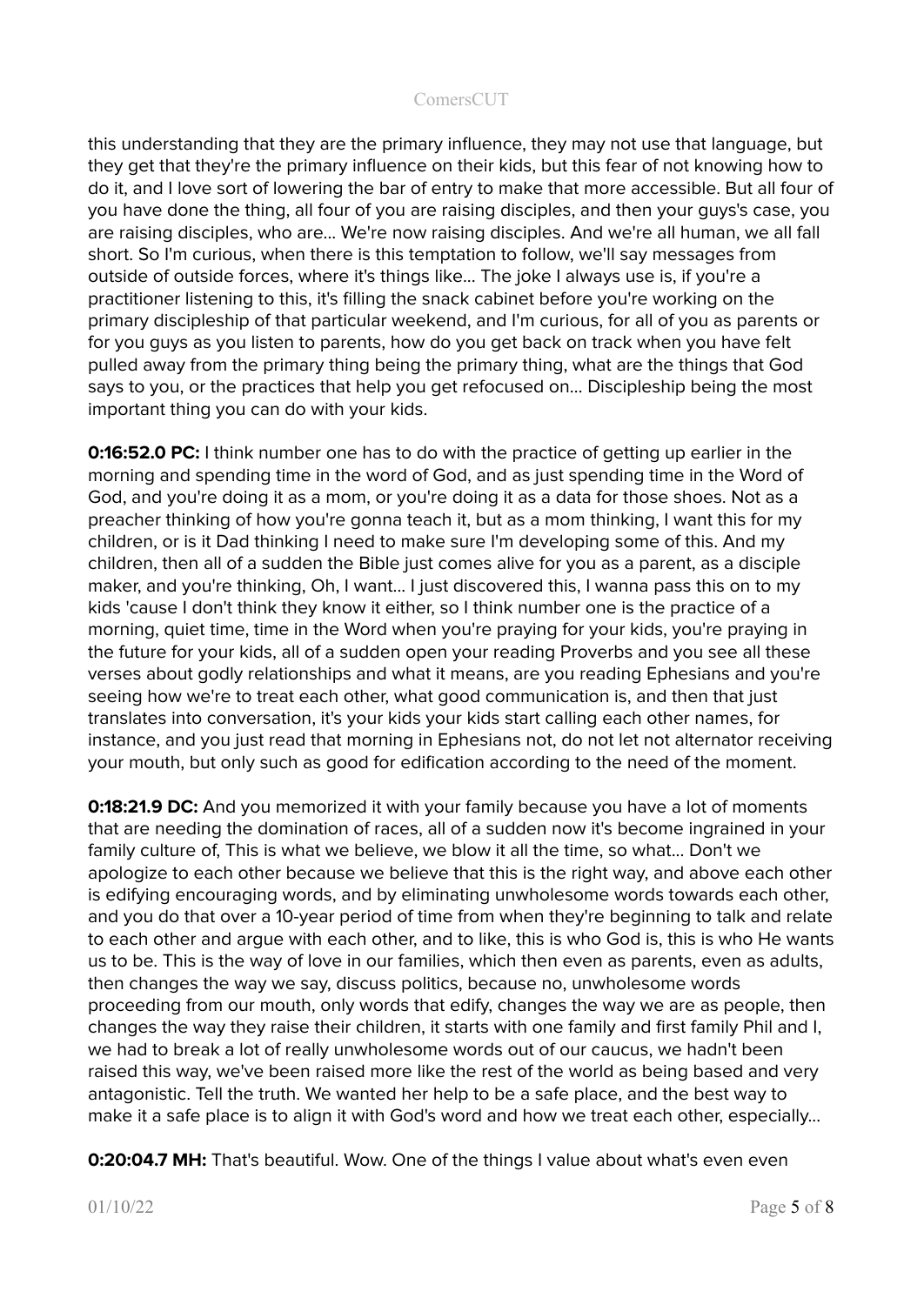available in your writing is the fact that you guys aren't afraid to use humor, humor is such a bridge, if you will, as it relates to parenting and as it relates to passing on faith. And I love how you guys incorporate that into even some of the practices that you have written about and certainly went into discipling your kids, tell us a little bit about that in terms of like just how that helps that he... Parent be the hero and maybe take a little bit of the intimidation factor out of that...

**0:21:19.1 PC:** Yeah, well, for the intimidation factor. So a couple of things, if there's young parents listening to this, they need to know that no one gets to the end of the parenting journey and says, Man, nobody did it better than I. I didn't make any mistakes. No, nobody feels Milbank and they marvel at the grace of God, and so when you're fearful, if a parent feels the weight of, I'm the primary influence, that's a good way, that way to drive them to Jesus. Like Jesus said, Apart from me, you can do nothing. And so, but I can do all things through Christ, who gives me strength. So I think it's that pressure, that reality of, Oh my gosh, this little boy, this little girl is a creation of God given to me by God for a time given to us by God, and so that's a good way, but then you have to actually... Am I afraid it's usually, it's what people will think, or... And I just turn the proverbs There says, The fear of man is a snare to trap, but he who trusts in the Lord will be exalted. And so God is just... I don't if you take one step towards the decide, making disciples of your kids, the only spirit is right there with you. When God is for you, he's with you, he's helping you. And so when a father and mother understands that like, I have not been left alone now, God, Jesus and the Holy Spirit, and I have the power of God with me, and this is the will of God, that all would come to know him. So I feel like when a parent gets that, it's just... It's exciting as far as the humor part is just… I mean, I'm a fun... When I can be a fun person, so I played in a rock band for nine years and I got saved out of all that, and I was like radically saying, when I turned every your music completely off for probably 30 years, 'cause I was addicted to music all secular music was, I'm blank slate, I know everything up to a certain point on a blank slate, and I was just... But I'm a fun person, and so I didn't want my kids to have some stiff... I go up in this stiff Dead Church and I just wanted life and so... I don't know, I don't know, I like it. That's why I came up with you on stuff like the number Rollo Bible, not retired, you say, No, I will go get the kids would get up and she'd be cooking and it smell good, and to mark him starving, I get to reach a Bible. Yes, no, I do keynotes, but I can say, Go spend an hour with God, I said, We gotta take five minutes to Mark, read Psalm 1 and Proverbs, Proverbs East 10 verses, and then let's talk about it for one minute and your pancakes all ready. So they knew about the unit rule, but then the tiny thing is later on, it became a habit in their life, and then pretty soon they're getting up on their own... They didn't need that anymore. Right. So, I don't know, I just think the fruit of the spirit is joy. We should be the most joyful people in the planter, if our sins are forgiven, we're gonna be with the Lord forever, we have the best message ever given, we get to share it and we get to start with our kids. And so I think it should be fun.

**0:23:51.0 DC:** But if the highest value really Phil is fun, everything is fun, Christmas is then the grandkids come over here last night, aforesaid, he had lined up on the diagram table probably 10 Christmas movies for the Chand. They knew they were coming over... This is Juarez, they knew they were coming over to pops and Ali's house to have fun, so there's Christmas movies, there's great food, there's... I create was implanted. Jesus... Just woven throughout all of that. But in the morning, I could say, Hey, did you read it? You grew the bay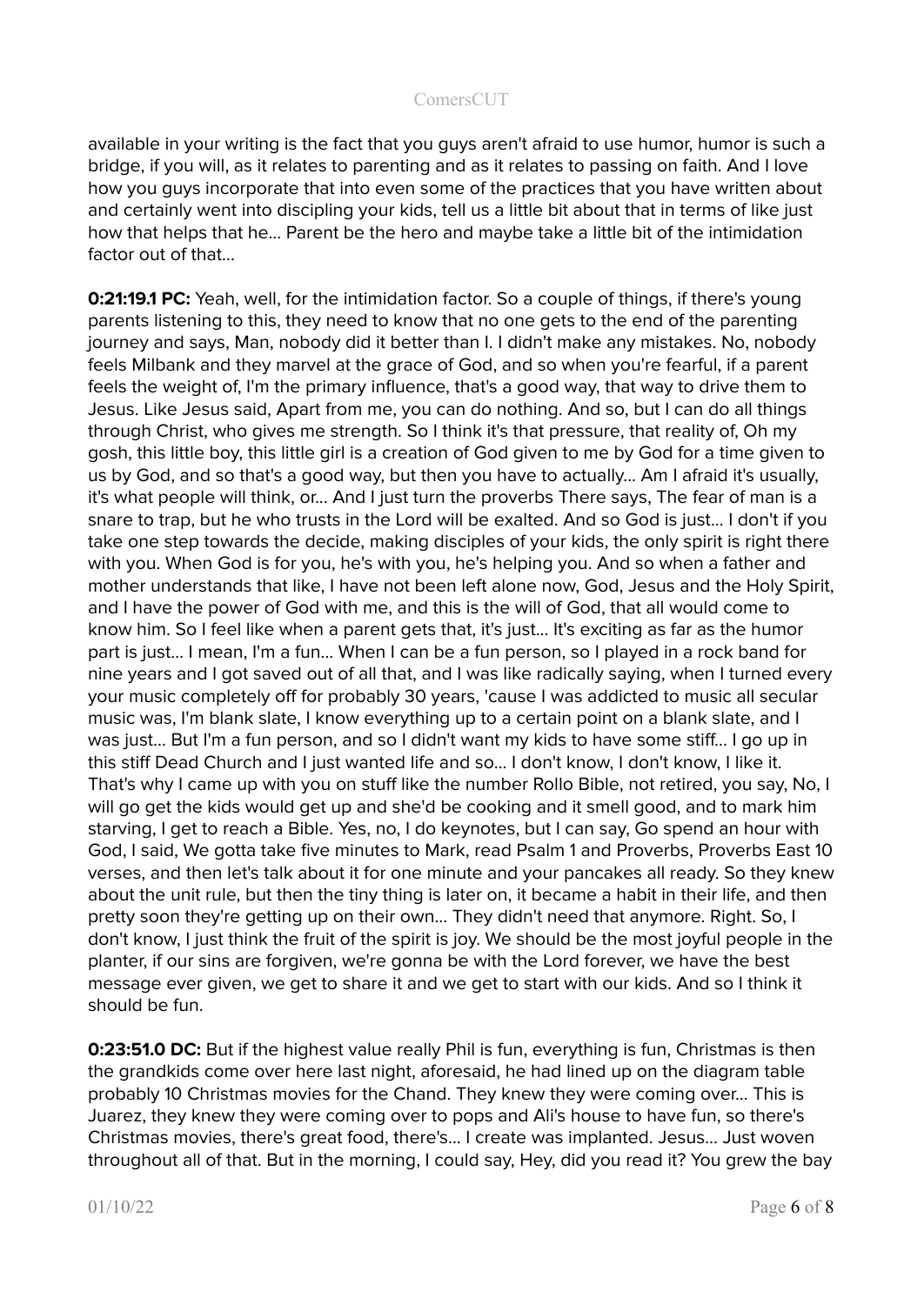we up. Okay, I hate because John Mark started in them and they're like, Why would you ask me to read you... But they're like, Oh no, I have it yet. Okay, where are you gonna read me here that come back and tell me something you learn, so it's like I'm able to now reinforce what my son is doing, and that's God's plan in the scriptures in some... In Psalm 78, the generation, he'll tell the next generation that they might rise up until the next generation, so when you get that, Here it is flowing. It's really powerful, and I think the three of us will be over next Saturday night, if we're doing Christmas here, I wanna watch whatever the night watch... I have quite a collection.

**0:25:31.5 MM:** So our organization, and obviously 72 years old, we've been around a little while, we've made a lot of mistakes along the way, but one area that's been a core focus to develop a core competency is how do we help the church in the homework together in forming facility disciples and Jesus Christ. And along that way, we've also done it quite a bit of research to know, although there are a good number of parents who are actively in essentially discipling their children, there's a pretty good significant number who are not, but many of those parents do get their kids to church, and so we've been doing research since 2013, we just are in the process wrapping up a significant research project with the Barna Group on really answering the question, What is it the church does that produces last lasting faith in children, and we found that there's this group of about 40% of students, children in the United States, who in addition to their parents, they have one love and caring, at least one loving hearing it all at church who also loves and cares for them. Now, 60% do not, but 40% do, and of the 40% who do have that other love and care at church, it's not even close, every other cross-tabulation data point reads the Bible has a friend, a church feels a sense of belonging is surrendered their lives of Jesus. And so our question to you is, how do you guys in your ministry, what would you say to the church, how do we get more loving, caring adults in the church community looking out for these other kids whose parents may or may not be stepping up, but how can we really maximize our experience at church to get more kids in relationship with the mentoring...

**0:26:57.3 PC:** Caring adults. Yeah, well, I think that's gotta come from the leadership of the church, they have to decide upfront, the children are that important, and they gotta put dollars there in staff, and then they've gotta spend time with you guys, and they've got to see the results of your studies and so I think everything rises and falls on leadership. Right. And so we always sought to have our kids that we left one church because the children and youth ministry was not really what we knew needed to be... What I said about me wasn't about making disciples, it wasn't even about... So I always think you gotta start with the 40%, and then Jesus said to the multitudes, if you wanna come after me, Take up your cross and is follow me, so he wanted the whole multitude. So I think you wanna reach out to the multi-tools, but then you have to start with the ones... The 40% of them as far as reaching out. Yeah, I think that's really up to the church, they have to have... However they're gonna do it, they've gotta have Awana, they've gotta have some tool that they then really talk about and really get back to pastoring at...

**0:28:11.3 PC:** I'm on, right? … walking out the door, you gotta find out those out here and how they're doing and how you can Telecaster in, but the church coming alongside the family is the way to go. It's just in the 80s, they've got in a little bit. In the 90s, it was more like, Oh, if I just bring my kid church for up 'em off at church, they're gonna make a disciple